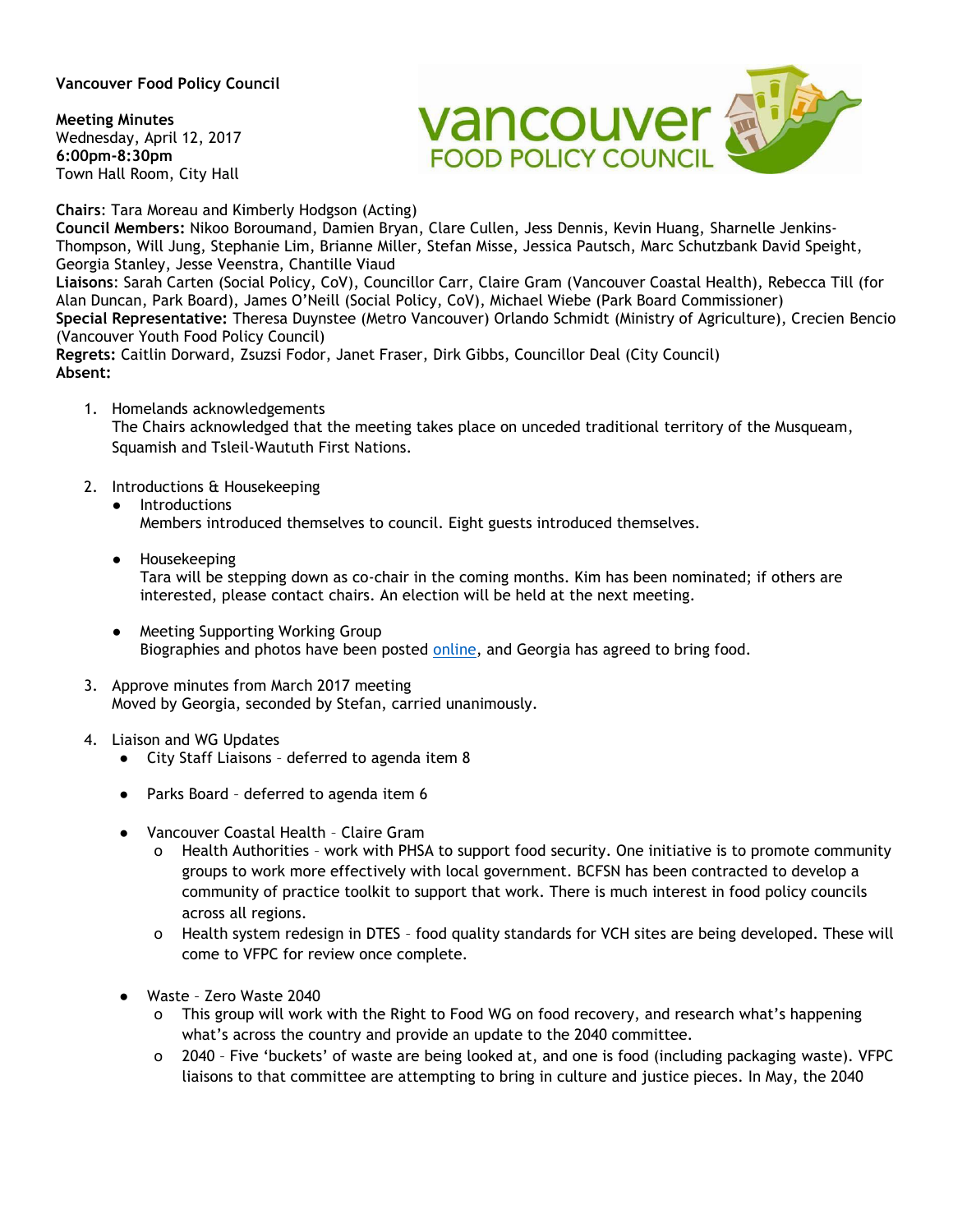committee will present an update, giving the VFPC an opportunity to provide feedback. ACTION: James will with Tara circulate material out in advance.

- o Harvest power was shut down for 2 days in March due to odour and could not accept any organics. It is now running again.
- Provincial Questionnaire Update

The questionnaire was sent to 39 Vancouver standing nominees on April 4 and they were asked to respond by this Friday (April 15). Jerry Kroll (Green) sent his party's platform on Agriculture and Food Security BC. While he did not answer the form, he said would be happy to talk further. David Stall (Your Political Party) also responded. The questionnaire was also shared with the BCFSN. ACTION: Tara will get update from Brent. Liberals and NDP are just now rolling out their platforms now. The goal is not to attract media, it is to educate the parties on food policy council and their issues.

5. City Council –

Grants - passed \$7M in grants, including one to UBC for Think and Eat Green @ School, and many at the neighbourhood level.

Water Use - pursuing a change in bylaw to reduce water use, related to the food strategy goal. This will impact the building code and non-circulating water equipment, and commercial applications. A ban will be in place for in-ground water sprinkling systems for homes; it is unclear if it would affect food producing gardens.

6. Urban Farming –

The Southlands district is on ALR land. This week, two farmers in Southlands were told they were only able to keep 4 hens as per the City bylaw, which supersedes the Right to Farm. A motion was circulated by email with the intent to have staff explore the best approach to resolve the issue, given the City's support of urban farming.

There was an assumption in the city that farming could happen on ALR, however the legal team determined that the bylaw only allows for four hens. Various policies/plans are relevant - ALR in Vancouver, Animal Control Bylaw, the Southlands plan and the Zoning bylaw. An internal team from several departments is being created to discuss how to bring this forward and discuss options. Council is supportive of preserving and enhancing ALR.

The final motion was moved to item 9. on the agenda

As a general guideline, it was requested that material be sent out with as much lead time as possible. At this point, it seems nothing can be done to allow the farmers to keep their chickens. Next time council meets is in 3 weeks, which would be too late. Motions are due Monday at 5pm before a council meeting.

Ministry of Agriculture's Right to Farm Act would come into place if bylaw did not exist. There is a process to handle complaints.

7. Parks Board: Food Programming Opportunities

The process of updating the Local Food Action Plan was inspired by revisions with the food strategy. The process is beginning now, and will be followed by a more thorough review. Four Park assets (Land, Kitchens, Community Gardens, Centres/programs) were discussed in small groups with the goal of helping park board to create a vision for how food programming can be animated in the park board. Suggestions included:

Kitchens – connections can be made to small scale processors and urban farmers to provide use at a low cost (provided for-profit groups are able to use). Connections can also be made linking surplus from farmers markets to community kitchens and for additional programming. More outreach can be done in the neighbourhood to groups who are not aware of this asset.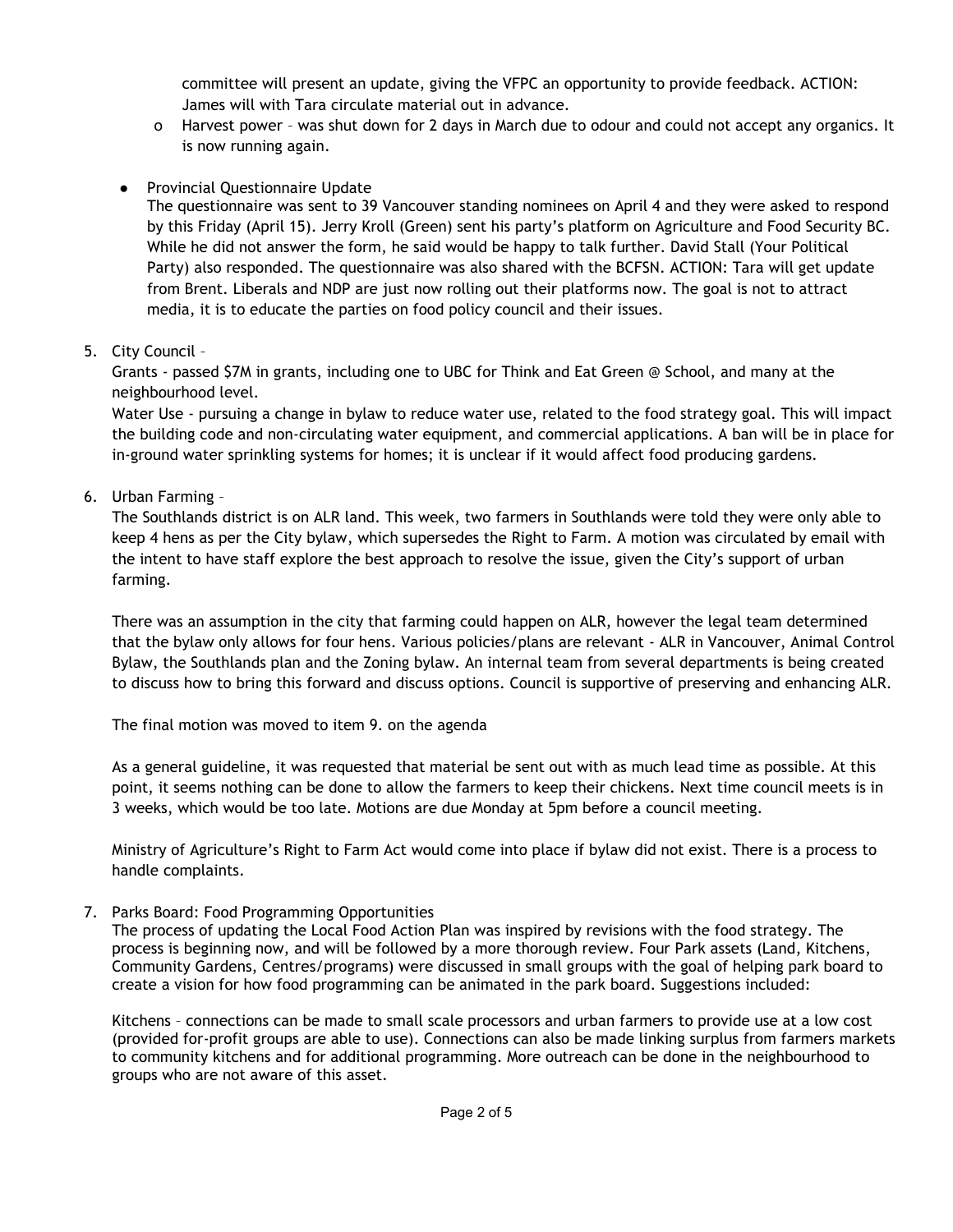Land – land use could be changed for orchards, and chicken coops, and would require a process to apply and manage. Gardens could have interpretive signs. Parkland can be used to highlight the indigenous food system. Use can also be applied to water – providing piers and habitat islands for fishing on the Fraser River, ensuring water is clean enough to harvest shellfish.

Gardens - opportunity for collaboration with schools, could allocate park space for school gardens, and more space in general. More funding and resources to support outreach and education. Surveys could be done to see where demand is highest and where gardens are underutilized. More outreach from the City as to how residents can start community gardens to fill unused land.

Programs – create 'best practices' for engagement at community centres, as it varies now. Clarify that the role of NFN coordinators is different than food programmers, who can collaborate but have different needs.

Golf courses – are on Park land, and are well used. Opportunities such as reforestation are being acted on, and there may be further opportunities with perimeter paths.

## 8. Food Strategy Reheat

A preliminary conversation took place at the March meeting, and there has since been feedback and conversations with staff in several departments and stakeholders. There is more to come, all of which will inform the final version.

A document with draft priority actions was circulated. Social policy staff will meet separately with the Right to Food working group. Members and guests divided into small groups to discuss the following:

- Are these the right actions the City should take to advance goals?
- How do you see yourselves helping to advance action plan and what would your role be?
- What are the priority actions the VFPC wants to advance?
- What are the top actions that they City should prioritize?

Groups reported out as follows, with full notes given to staff for consideration:

Urban agriculture – an end date could be added; 2040 suggested. Measures of success should not be tied solely to businesses. Align policies and bylaws to support food growing and raising. Connect rural and urban lands, advocate for agricultural use of lands. Indirectly support community groups stewarding gardens on land. Increase staff time to tend plants on city land.

System wide – 'culture' and 'culturally diverse' are in the Access section and should be in the System wide section that also includes production and distribution. More strategies where food is found can be aligned (e.g. emergency resiliency); food needs to been seen in all strategies and departments. Seafood needs to be addressed. Right to Food will suggest new wording for addressing 'hunger and poverty.'

Access – first bullet should be system wide. It was recognized that no points explicitly speak to the affordability of food (see Seattle's plan, for example). Collaborative work can happen with settlement agencies through grants, with information compiled and shared. Food hub could be expanded beyond the food bank, and be integrated to accommodate new food businesses, as well as storage. A survey of needs could be conducted. Long term permits would provide support and guidelines for network of food runners.

Space will be held at the next meeting for an update, and a report to council will happen at the end of June. A request was made to see the new priorities in the context of the 2013 strategy in advance of the meeting. It was clarified that there is no report on how the actions have been completed. Council has been updated on the food strategy through the Greenest City Action Plan. An action was included to report back to council, however it was recognized that funding might be needed to enable more robust reporting.

## 9. Bread Basket

• The City of Richmond recently passed a motion to put a temporary moratorium on building on ALR lands. A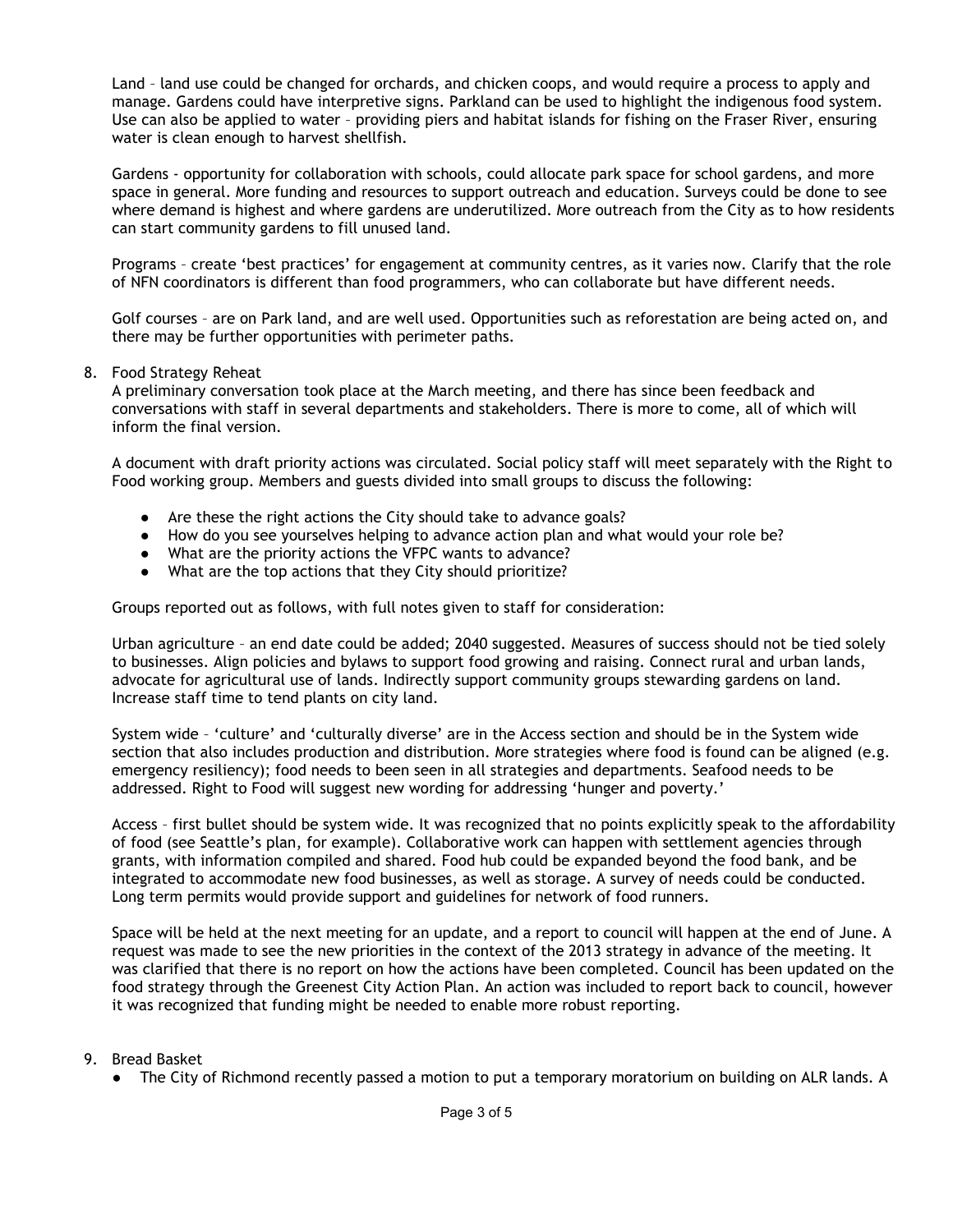draft letter of support was circulated. ACTION: Clare will recirculate the draft and ask for edits within one week then will send.

• The following motion was tabled:

BE IT RESOLVED that the Vancouver Food Policy Council request City Council to direct City staff:

To work on an interim solution so that farmers in southlands can retain their agricultural animals for agricultural purposes

To align existing city policies and bylaws with the goals of the Southlands plan and the ALC that support food production (including agricultural animals) and the agricultural nature of the Southlands district.

Moved by Marc, seconded by Clare, carried unanimously.

The goals of the ALC goals will be included as a 'whereas'.

● Tree sale - Apr 29, 30. Goal is to increase food assets and build canopy. Sign up online; many species already sold-out

## 10. Motion to Adjourn

Moved by Stephanie, seconded by Will, carried unanimously.

Meeting adjourned at 8:32pm.